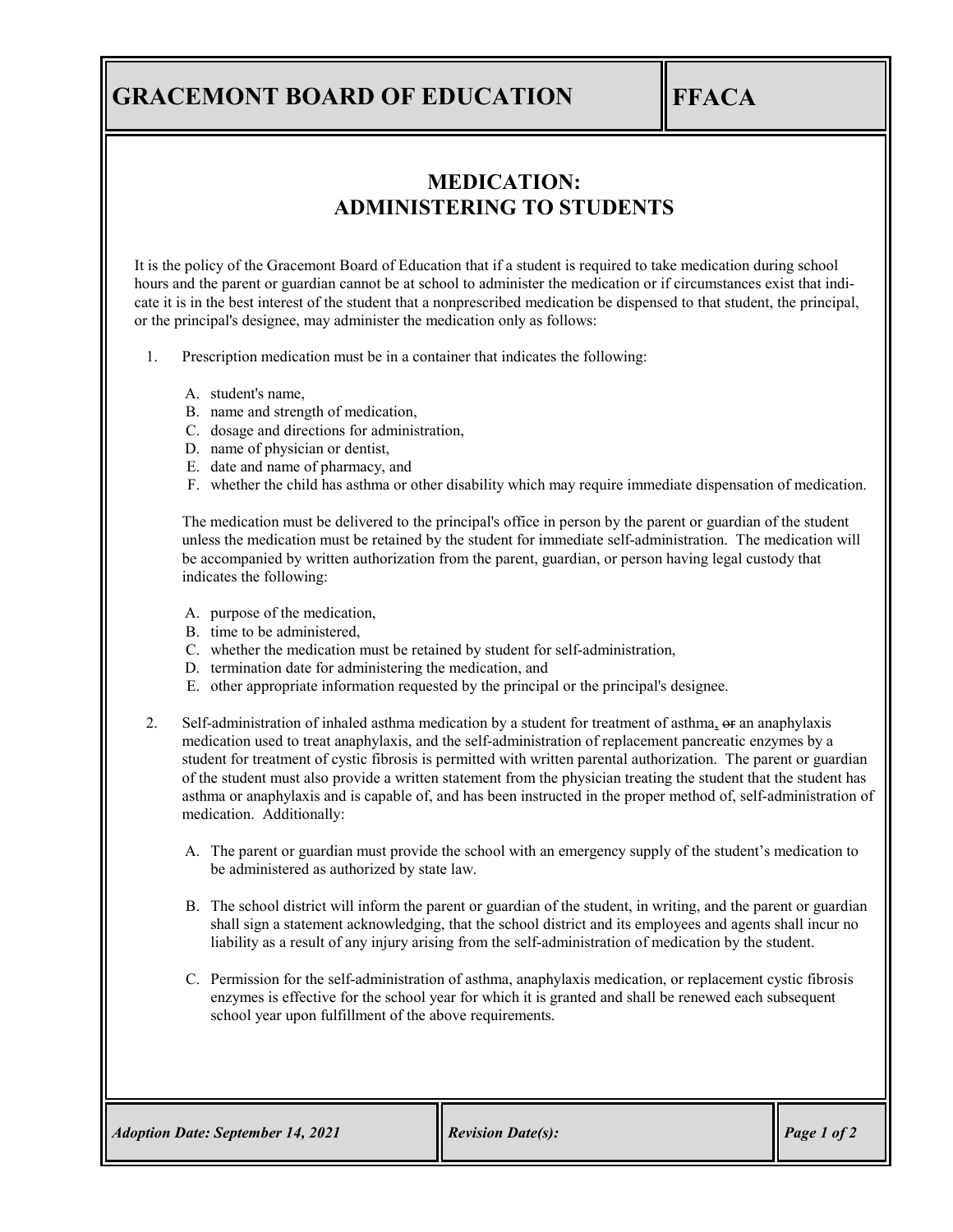# **GRACEMONT BOARD OF EDUCATION FFACA**

### **MEDICATION: ADMINISTERING TO STUDENTS (Cont.)**

D. A student who is permitted to self-administer asthma medication or anaphylaxis medication shall be permitted to possess and use a prescribed inhaler, anaphylaxis medication, or replacement pancreatic enzyme medication at all times.

#### E. Definitions:

- 1. **Medication** means a metered dose inhaler or a dry powder inhaler to alleviate asthmatic symptoms, prescribed by a physician and having an individual label, or an anaphylaxis medication used to treat anaphylaxis, including but not limited to Epinephrine injectors, prescribed by a physician and having an individual label, or replacement pancreatic enzymes prescribed by a physician and having an individual label.
- 2. **Self-administration** means a student's use of medication pursuant to prescription or written direction from a physician.
- 3. Students shall be permitted to possess and self-apply sunscreen that is regulated by the Food and Drug Administration without the written authorization of a parent, legal guardian, or physician. Students applying sunscreen are prohibited from applying sunscreen during instructional time. Aerosol spray must be applied outside of school buildings and away from other students. Students shall not be allowed to apply sunscreen to other students. Students who do not conform to these rules will be disciplined by the administration in accordance with school discipline policies.
- 4. Nonprescription medication may be administered only with the written request and permission of a parent, guardian, or person having legal custody when other alternatives, such as resting or changing activities, are inappropriate or ineffective. The medication will be administered in accordance with label directions or written instructions from the student's physician.

The administrator, or administrator's designee, will:

- A. Inform appropriate school personnel of the medication being administered
- B. Keep an accurate record of the administration of the medication
- C. Keep all medication in a locked cabinet except medication retained by a student per physician's order
- D. Return unused prescription medication to the parent or guardian only

The parent, guardian, or person having legal custody of the student is responsible for informing the designated official of any change in the student's health or change in medication.

This policy statement will be provided to a parent or guardian upon receipt of a request for long-term administration of medication.

### **REFERENCE: 10 O.S. §170.1 59 O.S. §353.1**

*Adoption Date: September 14, 2021 Revision Date(s):* Page 2 of 2